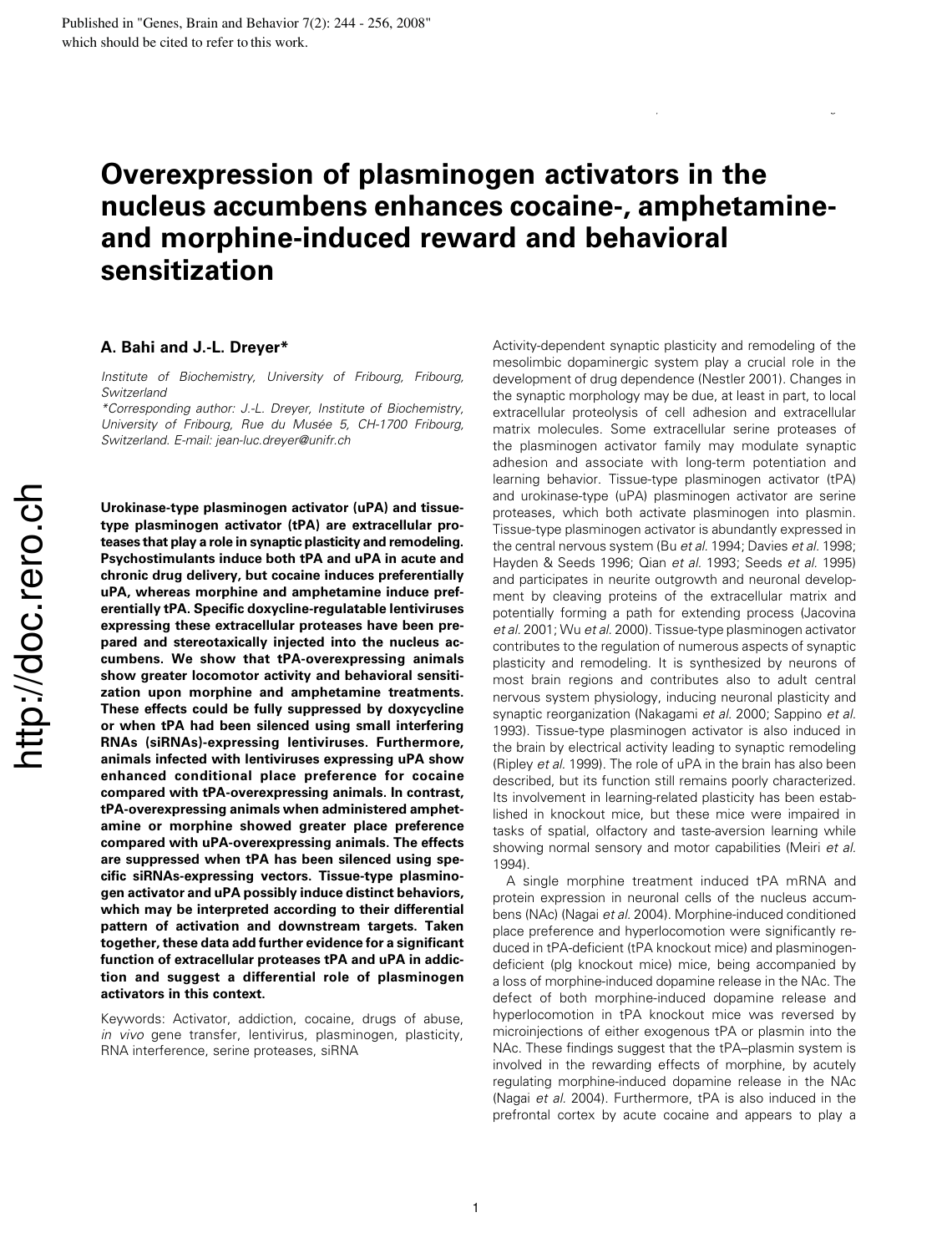specific role either in retention of information between sessions or in behavioral inhibition in cocaine self-administration. In addition, amphetamine also induces expression of tPA in prefrontal cortex and has been implicated in both behavioral sensitization to psychostimulants, and in drug self-administration (Schenk & Snow 1994). Chronic but not acute methamphetamine treatment dose dependently induced tPA mRNA expression in the frontal cortex, NAc, striatum and hippocampus. In the NAc, this effect could be blocked by pretreatment with dopamine D1 and D2 receptor antagonists, indicating that tPA is involved in rewarding effects as well as sensitization of the locomotor-stimulating effect of metamphetamine (Nagai et al. 2005a, 2005b).

In previous studies, we showed that uPA is strongly induced upon cocaine delivery (Bahi et al. 2004a, 2006). Cocaine induced two- to sixfold increase of uPA mRNA in the mesolimbic dopaminergic pathway, including the ventral tegmental area (VTA), the NAc and the hippocampus (Bahi et al. 2004a). Also local overexpression of uPA in these brain area, by stereotaxic injection of a doxycycline-regulated uPAexpressing lentivirus (LV-uPA), showed almost a 6- to 10-fold increase in locomotor activity after cocaine treatment compared with saline injection, an effect completely abolished with doxycycline or when a dominant-negative form of uPAexpressing lentivirus had been delivered (Bahi et al. 2004a, 2006). Furthermore, using lentiviruses expressing small interfering RNAs (siRNAs) targeted against uPA mRNA, we clearly established that uPA induces strong behavioral changes associated with cocaine delivery (Bahi et al. 2006).

In the present paper, we compare behavioral changes induced upon uPA and tPA expression in the NAc on cocaine-, morphine- or amphetamine-induced behaviors. Clearly, uPA and tPA induce distinct behaviors, which may be interpreted according to their differential pattern of activation and downstream targets. Our data add further evidence for a significant function of extracellular proteases tPA and uPA in addiction and drug-related synaptic plasticity and suggest a differential role of plasminogen activators in this context.

# Materials and methods

## Animal work

Animals used in this experiment were male Wistar rats weighing 200– 250 g. All animal experiments were carried out in accordance with the guidelines and regulations for Animal Experimentation, BAG, Bern, Switzerland. All rats were naive and were used in a single experiment only. They were housed in threes in clear plastic cages with wire grid lids. Access to food and water was unrestricted. The animals were kept in the animal facility maintained on a 12-h light:12-h dark cycle (light off at 7 a.m.).

# Construction of tPA-expressing lentivirus

Using total RNA from rat brain cocaine treated, the tPA complementary (cDNA) was amplified and 6 His-tagged by reverse transcription using M-MLV-RT (Invitrogen, Basel, Switzerland) following the manufacturer's instructions. We performed polymerase chain reaction (PCR) amplification using this set of primers specific for rat tPA (forward primer with BamHI: CGC GGG ATC CAT GAA GGG AGA GCT GTT GTG C: reverse primer with Xhol: GCC G**CT CGA G**TT AAT

GAT GAT GAT GAT GAT GTT GCT TCA TGT TGT CTT GAA T. restriction enzyme sites are in bold). The cDNA was then digested with BamHI and XhoI and cloned into similar sites in the lentiviral system transfer vector pTK431. A control vector construct, in which green fluorescent protein (GFP) expression is regulated by a tetracycline-inducible promoter, was generated by cloning a BamHI/Bg/II DNA fragment containing the GFP gene into a BamHI site in pTK431 (Bahi et al. 2004a, 2004b, 2005a, 2005b, 2006). Besides, LV-uPA and LV-uPA-Mut production were performed as described previously (Bahi et al. 2004a, 2006).

## Construction of tPA-specific siRNAs-expressing lentiviral vectors

To silence tPA expression in vitro and in vivo, three targets were designed, according to the rat tPA mRNA sequence (GenBank accession no. M23697). The following targets within the tPA sequence were selected: first target, 2–25; second target, 1650– 1673; and third target, 733-756. To each oligo, an Xhol restriction site was 3' added. Using the pSilencer 1.0-U6 (Ambion, Huntington, UK) as a template and an U6 promoter-specific forward primer containing BamHI (In bold) restriction site GCG GAT CCC GCT CTA GAA CTA GTG C, each siRNA target was added to the mouse U6 promoter by PCR (each target contains a 3'-specific U6 promoter-specific primer). The PCR conditions were highly drastic to avoid mutations within the targets. The following PCR program was performed: 120 seconds at 94 $\degree$ C (initial denaturation) followed by 94 $\degree$ C for 45 seconds, 64 $\degree$ C for 45 seconds and 72°C for 45 seconds, repeated for 35 cycles. The PCR reaction contains 4% dimethyl sulfoxide (Sigma, Buchs, Switzerland). The PCR product was digested with BamHI and XhoI, cloned into similar sites in pTK431 and sequenced to verify the integrity of each construct.

After cloning and sequencing, all plasmids were  $CsCl<sub>2</sub>$  purified. Vesicular stomatitis virus G pseudotyped lentiviruses were produced by the transient calcium phosphate cotransfection of HEK293T cells with pTKs vectors together with pMDG-VSV-G and  $p\Delta$ NRF as previously described (Bahi et al. 2004a, 2004b, 2005a, 2005b, 2006). Lentiviral vector quantifications were performed according to the p24 enzyme-linked immunosorbent assay (KPL, Gaithersburg, MD, USA) in accordance with the manufacturer's instructions. Besides, uPA-specific siRNAs-expressing lentiviral vectors (LV-uPA-siRNAs) (for silencing uPA) have been described previously (Bahi et al. 2006).

#### In vitro experiments

For doxycycline regulation, HEK293T cells were infected with 0, 3, 6 or 9 µl from viral stock of tPA-expressing lentivirus (LV-tPA) together with 4 µl of LV-uPA (Bahi et al. 2004a, 2006). Culture medium was supplemented with 30 ng/ml of doxycycline. After 72 h, culture medium was removed and cells were used for total RNA extraction.

To test the knock-down effect of tPA expression with tPA-specific siRNAs-expressing lentiviral vectors (LV-tPA-siRNAs) in vitro, cells were infected with  $3 \mu$  of LV-tPA, together with  $4 \mu$  of LV-uPA; knockdown was performed by adding either 2  $\mu$ l of LV-tPA-siRNA1, 2  $\mu$ l of LV-tPA-siRNA2, 2 µl of LV-tPA-siRNA3 or 2 µl of the three targets together. After 72 h, culture medium was removed and cells were used for total RNA extraction.

## Real-time PCR and tPA mRNA quantification

Total RNA was extracted from the HEK293T cells using Trizol reagent (Invitrogen) according to the manufacturer's instructions. RNA was quantified by spectrophotometry, and its integrity was verified by agarose gel electrophoresis and visualized with ethidium bromide staining. First-strand cDNA was generated from 4 mg of total RNA and oligo( $dT_{12-18}$ ) primer with the M-MLV-RT (Invitrogen) in a total volume of 20 µl according to the manufacturer's protocol. To quantify the tPA mRNA level, quantitative real-time PCR was performed using this set of primers specific to rat tPA cDNA (forward primer: AAG GAG GCT CAC GTC AGA CTG TA; reverse primer: CCT GCA CAC AGC ATG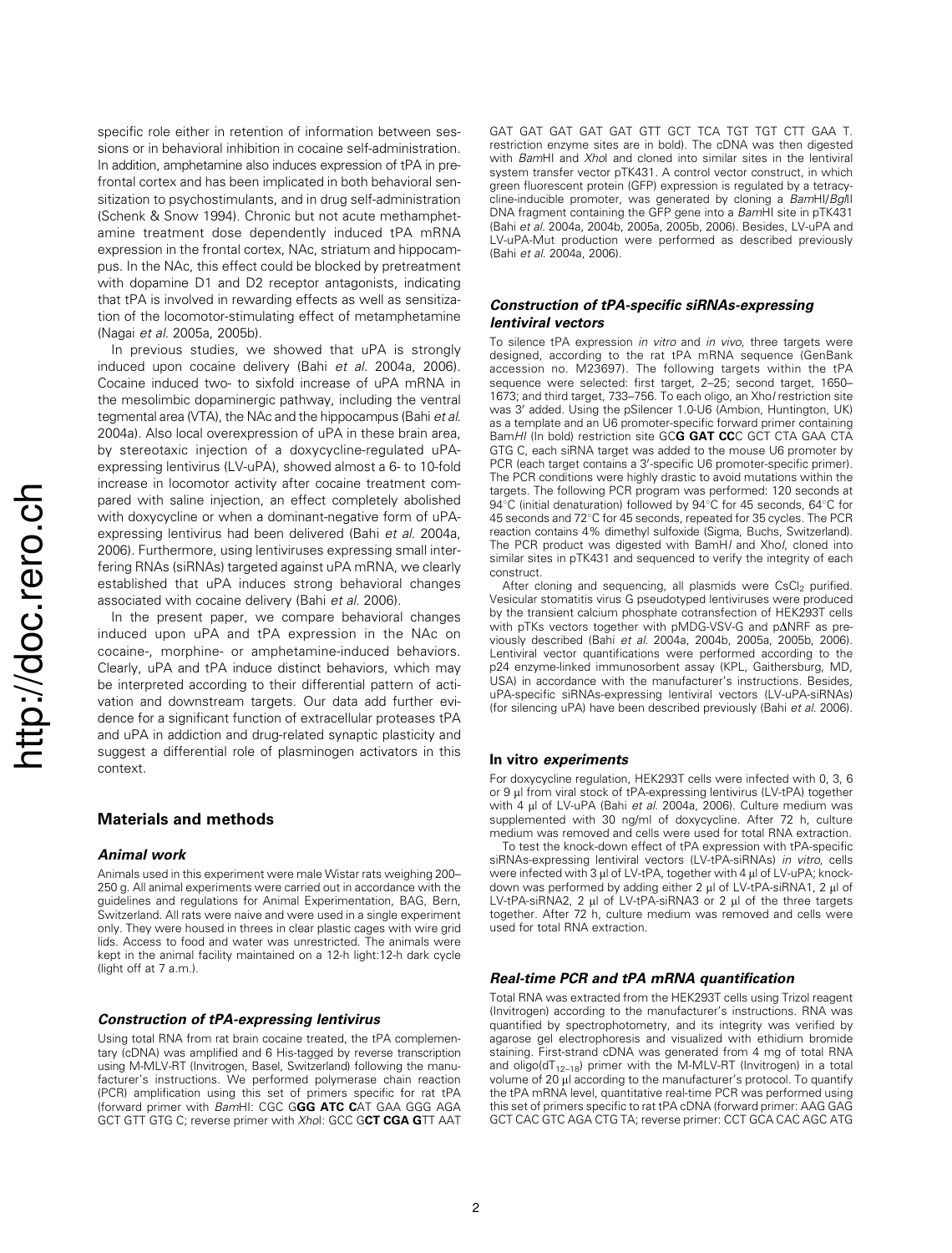TTG CT). For control, uPA and glyceraldehyde-phosphate dehydrogenase (GAPDH) sets of primers were described previously (Bahi et al. 2004a, 2006).

The quantification was performed using the real-time PCR iCycler (BioRad, Reinach, Switzerland ). For PCR, 5 µl cDNA preparation, 0.5 mm of forward and reverse primers and 10  $\mu$ l of IQ SYBR Green Supermix (Biorad) in a total volume of 20 µl were applied. The following PCR program was performed: 3 min at 95°C (initial denaturation); 20°C/second temperature transition rate up to 95°C for 45 seconds, 45 seconds  $62^{\circ}$ C, repeated for 40 times (amplification). The PCR reaction was evaluated by melting curve analysis following the manufacturer's instructions and checking the PCR products on 2% agarose gel.

The PCR cycle number at which each assay target reached the threshold detection line was determined (Ct value). Complementary DNA samples were assayed on at least three dilutions to check for assay reliability using duplicate assay on each dilution. The deltaCt for each candidate was calculated as deltaCt =  $[Ct]$  (tPA or uPA) - Ct (GAPDH)]. The relative abundance of tPA and uPA transcripts can be calculated as the ratio between treated control samples (Bahi et al. 2004a, 2004b, 2005a, 2005b, 2006).

#### Stereotaxic surgeries

Lentiviral injections into the NAc were performed according to the previous publications (Bahi et al. 2004a, 2004b, 2005a, 2005b, 2006). Briefly, rats were anesthetized with a mix of ketamine/ xylazine (100 mg/kg/10 mg/kg, intraperitoneal [i.p.]) and placed in a stereotaxic apparatus. Using a 10-µl Hamilton syringe, 4 µl of concentrated lentiviral stocks were injected into the NAc  $(+1.4$  mm anteroposterior;  $\pm 1.6$  mm mediolateral from bregma and  $-6.8$ dorsoventral from the skull; Paxinos & Watson 1998). Following 7 days recovery from the operation, rats were used for behavioral studies.

#### Drug treatment

For tPA mRNA expression, the protocols used were described previously (Bahi & Dreyer 2005). Amphetamine, morphine and cocaine hydrochloride (Sigma) were dissolved in 0.9% physiological saline. For single-injection treatments, rats were given a subcutaneous injection of morphine (10 mg/kg), amphetamine (2 mg/kg, i.p.) or cocaine (20 mg/kg, i.p.).

#### Behavioral experiments

For acute effects, rats were injected saline (1 ml/kg) or drugs (either morphine 10 mg/kg subcutaneously [s.c.], amphetamine 2 mg/kg, i.p. or cocaine 20 mg/kg, i.p.) on day 1, and the locomotor activity was measured for 180 min (morphine-injected animals) or 60 min (cocaineand amphetamine-injected rats).

For evaluation of sensitization effects, rats were injected drugs (morphine 10 mg/kg, amphetamine 2 mg/kg, i.p., or cocaine 20 mg/ kg, i.p.) once per day for 24 days from days 2 to 24, and drug-induced locomotor activity was measured every day for 180 min (morphineinjected animals) or 60 min (cocaine- and amphetamine-injected rats). Over this period of 24 days, rats were given normal water supplemented with 5% sucrose during the first 10 days (days 1–10) enabling to fully express the genes of interest. Then, during a second session (days 11–17), rats were fed 0.02% doxycycline in the drinking water (5% of sucrose) to inhibit expression of ectopic tPA, uPA or GFP. Thereafter, in a third session (days 18–24), ectopic gene expression was switched back by removing doxycycline from the drinking water (5% sucrose). During these sessions, drug was daily injected. Finally, drug was withdrawn for 2 weeks, and then animals were challenged with one single injection of drug (same doses) and the behaviors were measured (over 180 min for morphine-injected animals or over 60 min for cocaine- and amphetamine-injected rats) (Bahi et al. 2004a, 2004b, 2005a, 2005b, 2006).

Conditioned place preference was performed as previously described (Bahi et al. 2006). Briefly, in the preconditioning period, the rat was allowed to move freely between two boxes (consisting of either wire grid or mesh floor) daily for 20 min for 3 days (days 1–3). On day 3, the amount of time spent in each chamber was monitored and used to assess unconditioned preferences. Thereafter, during the conditioning phase, the rat was injected on days 4, 6 and 8 either morphine (10 mg/kg), amphetamine (2 mg/kg, i.p.) or cocaine (20 mg/ kg, i.p.) and immediately confined in the floor-mesh box for 20 min. On days 5, 7 and 9, the rat was injected saline (1 ml/kg) and placed in the wire grid chamber for 20 min. During the conditioning phase, chambers were never communicating and they were blocked by a guillotine door. On day 10, the postconditioning conditioned place preference test was performed without drug treatment. Animals were placed between the two chambers with the guillotine door removed and allowed free access to the entire set up. The time the rat spent in each chamber was measured for 20 min. Drug-induced place preference behavior was expressed by post versus pre, which was calculated as: [(postvalue) - (prevalue)], where post- and prevalues were the difference in time spent at the drug-conditioning site in the postconditioning and preconditioning, periods, respectively.

#### Gel zymography

For sodium dodecyl sulphate–polyacrylamide gel electrophoresis (SDS–PAGE) zymography, rats were killed at the end of locomotor activity monitoring, brains quickly removed and NAc regions rapidly dissected and used for protein extraction. The tissue was homogenized in 0.5 ml of cold extraction buffer that contained 50 mm Tris-HCl, pH 6.8, 0.05% Triton-X-100 and 2 mm ethylenediaminetetraacetic acid. The tissue homogenate was incubated for 15 min on ice and vortexed. Then, the homogenate was centrifuged for 20 min at 10 000  $g$  and the supernatant collected and stored at  $-80^{\circ}$ C. Protein concentrations were measured using the Bradford method. Equal amounts of protein extracts (10 µg) were mixed with nonreducing SDS–PAGE sample buffer (62.4 mm Tris, pH 6.8, 20% glycerol, 2% SDS) and run in a 10% SDS–PAGE gel containing 0.1% casein (Sigma) and 12 mU/ml plasminogen (Calbiochem, Switzerland). After electrophoresis, the gel was washed four times for 30 min with 100 mm Tris-HCl pH 8.0, 50 mm MgCl<sub>2</sub> and 2.5% Triton-X-100 solution. The gel was then incubated overnight in 100 mm Tris-HCl, pH 8.1, and 15 mm MgCl<sub>2</sub> solution at 37°C, stained with Coomassie brilliant blue (Sigma) and destained with solution containing 35% methanol, 7% acetic acid. Urokinase-type plasminogen activator and tPA activity were then observed in the gel as light bands against a dark background.

#### Immunohistochemistry

Brain section staining was performed according to previously published procedures (Bahi et al. 2004a). Briefly, rat brains were rapidly removed and frozen in isopentane at  $-30^{\circ}$ C for 3 min and kept at  $-$ 25°C. Coronal sections were cut at 14 um in a cryostat (Leitz, Lucern, Switzerland), placed on gelatinized glass slides and air dried at room temperature for 20 min. Antigens were localized using the avidin– biotin–peroxidase technique. Slices were fixed in 4% paraformaldehyde for 15 min and washed three times with  $1 \times$  phosphate-buffered saline (PBS). Endogenous peroxidase activity was quenched with 2% hydrogen peroxide in water  $(H_2O_2)$  for 40 min at room temperature. Non-specific binding was blocked for 30 min at room temperature in  $1 \times$  PBS containing 1% bovine serum albumin, 1% Triton-X-100 and 3% normal goat serum. Sections were then rinsed and incubated overnight with mouse anti-histidine antibody (MCA1396, 1:12 000; Serotec, Düsseldorf, Germany) diluted in  $1 \times$  PBS containing 1% Triton-X-100 and 1% normal goat serum. Sections were then washed three times with  $1 \times$  PBS and incubated with the biotinylated secondary antibody (goat anti-mouse immunoglobulin G, 1: 500; Vector Laboratories, Burlingame, CA, USA) for 45 min at room temperature. Sections were rinsed three times for 5 min in  $1 \times PBS$ at room temperature, followed by incubation in avidin–biotin complex (Vector Laboratories) in  $1 \times PBS$  solution. After three rinses in  $1 \times PBS$ , all sections were developed in 0.025% 3-3' diaminobenzidine tetrahydrochloride plus  $0.02\%$  H<sub>2</sub>O<sub>2</sub> for 10-15 min. Sections were then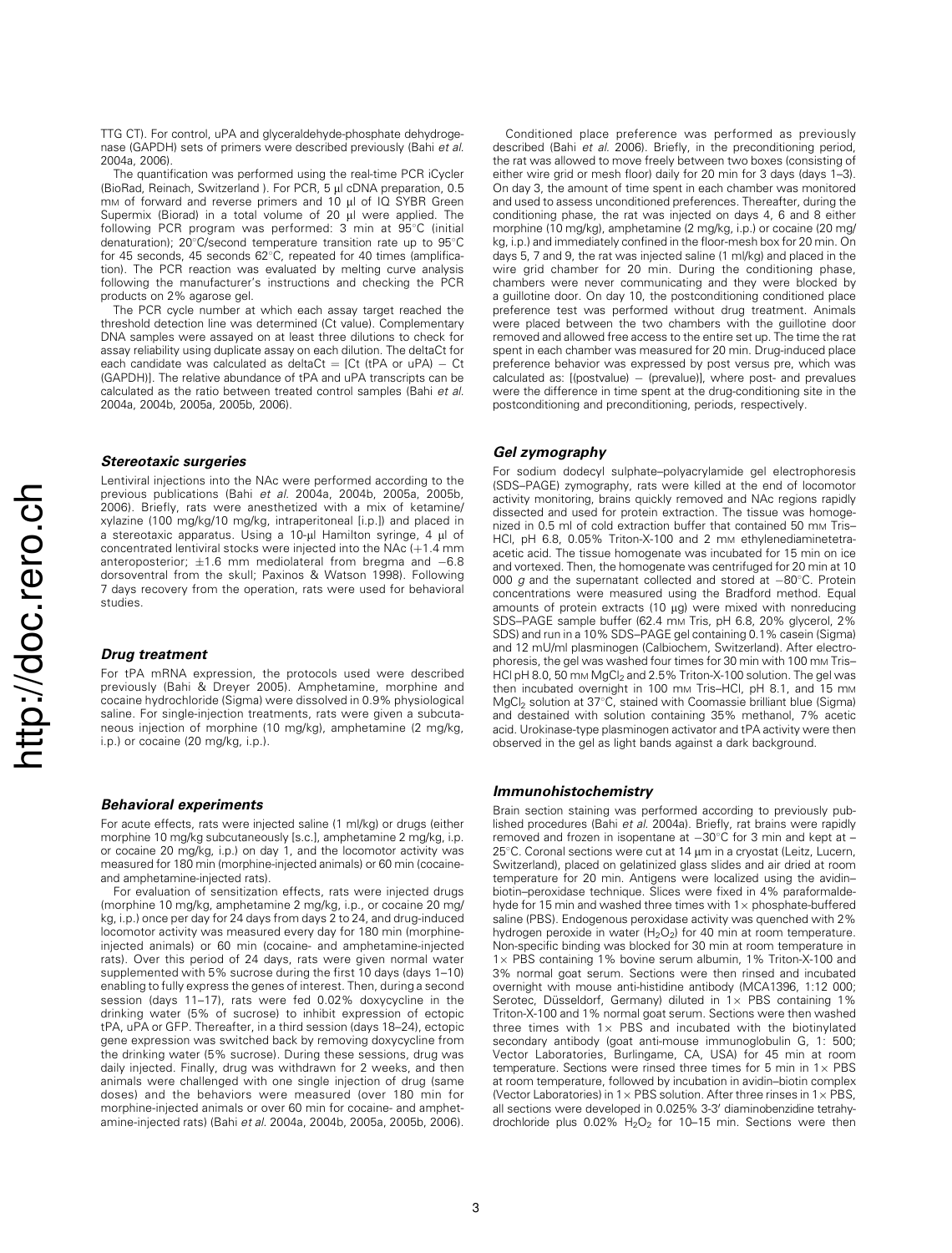dehydrated, mounted in permanent medium (Eukitt) and examined with a Zeiss light microscope.

## Statistical analysis

All data were expressed as the mean  $\pm$  SEM and analyzed using spss v11 software. In the analysis of tPA mRNA expression, place conditioning and locomotor activity test, statistical analysis was performed using an analysis of variance (ANOVA), followed by the Tuckey test when F ratios were significant ( $P < 0.05$ ). Statistical differences between groups were determined with the Mann–Whitney U test. In the analysis of the time–course for chronic locomotor sensitization, statistical differences between groups were determined by ANOVA with repeated measures.

# Results

Previous studies have shown that cocaine induces uPA in different brain area upon different paradigms of drug administration (Bahi et al. 2004a). Under similar conditions, cocaine induced tPA mainly in chronic paradigms (Fig. 1). Under chronic drug delivery, a 4.8-fold mRNA increase is observed in the NAc ( $P < 0.05$  compared with saline) and a 2.2-fold increase was further observed in the VTA. Changes in cocaine-mediated tPA mRNA induction were also very significant in the striatum (4.5-fold increase,  $P < 0.05$ ) and in the hippocampus (3.3-fold increase,  $P < 0.05$ ). Acute treatment, however, produced only slight but significant changes in the NAc and the striatum (1.5- and 1.2-fold increase, respectively), whereas in the other brain regions, tPA was not induced, in contrast with observation reported under similar conditions for uPA (Bahi et al. 2004a).

Lentiviruses expressing tPA or siRNAs targeted against tPA have been prepared and tested in vitro in HEK293Tinfected cells (Fig. 2). Expression of tPA is titer dependent and doxycycline regulatable. Coinfection of HEK293T cells with various titers of LV-tPA and fixed levels of the doxycyclineregulatable LV-uPA (Bahi et al. 2004a) induces titer-dependent expression of tPA mRNA but does not influence expression of the related uPA mRNA (Fig. 2).

HEK293T cells were coinfected with LV-tPA at fixed levels and with three different LV-siRNAs, either alone or combined (Fig. 3). As a control, LV-uPA was also coinfected in all experiments. Control cells were infected with LV-uPA together with LV-tPA (Fig. 3). As a result, LV-siRNAs had no effects on uPA expression but strongly affected the expres-



Figure 1: Changes in tPA mRNA expression after acute and chronic cocaine injection in the brain. Rats were injected once (acute) or during 2 weeks once a day (chronic) with 20 mg/kg i.p. of cocaine and killed 24 h after the last injection. The different brain areas were dissected out, total RNA was extracted and tPA transcripts were quantified by mean of real-time PCR using specific primers. Values indicate means  $\pm$  SEM. \*P < 0.01 and \*\* $P$  < 0.005 compared with saline-treated groups.  ${}^{#}P$  < 0.01 and  $^{**P}$  < 0.005 compared with acute cocaine-treated groups. Coc, cocaine 20 mg/kg; HIP, hippocampus; Sal, saline 1 ml/kg; STR, striatum.

sion of tPA, which was diminished to 78%, 43% and 62%, respectively, in presence of LV-siRNA1, LV-siRNA2 or LVsiRNA3 alone. Furthermore, when combined together, the mix of LV-siRNAs induced a 92% decrease in tPA mRNA ( $P <$ 0.05 compared with control cells), whereas uPA mRNA remains unaffected.

# In vivo studies

Using these molecular tools and the tools previously described (Bahi et al. 2004a, 2006), several groups of animals were prepared, stereotaxically injecting lentiviruses into the NAc and their behavioral activity in response to drugs was measured. In an initial experiment (Fig. 4), one set of animals was fed doxycycline, the other animals were fed without doxycycline all through the experiments. Control groups were injected LV-GFP into the NAc.

#### Effects of cocaine

Animals overexpressing tPA in the NAc show a 1.5-fold increase in locomotor activity compared with GFP controls



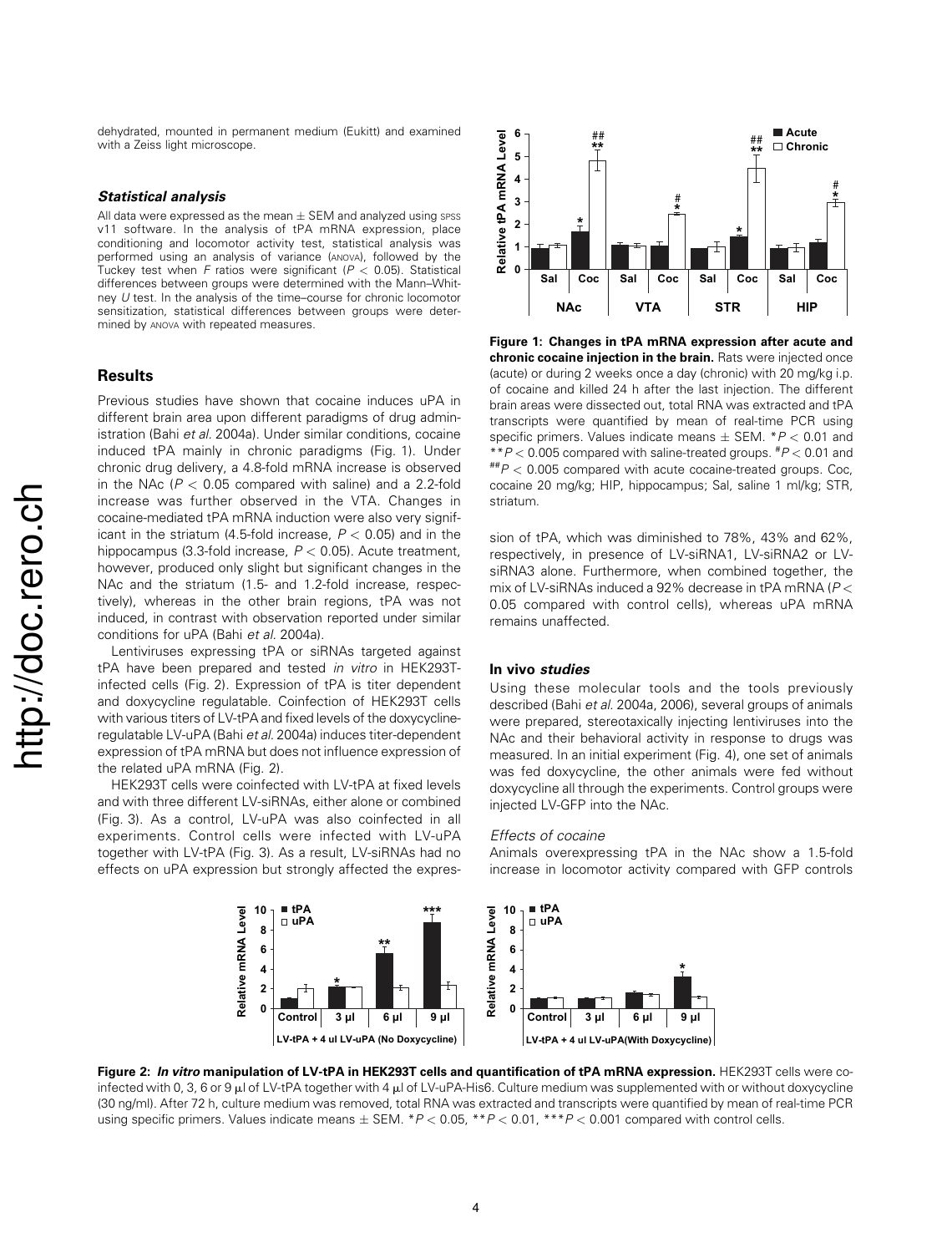

Figure 3: In vitro changes of tPA mRNA expression and inhibition with LV-tPA-siRNAs. HEK293T cells were infected with 3  $\mu$ l of LV-tPA together with 4  $\mu$ l of LV-uPA-His6 alone (control) or together with 2 µl of LV-GFP (LV-GFP); 2 µl of LV-tPAsiRNA1; 2 µl of LV-tPA-siRNA2; 2 µl of LV-tPA-siRNA3 or all of the LV-tPA-siRNAs together. After 72 h, total RNA was extracted and transcripts were quantified by mean of real-time PCR using specific primers. Values indicate means  $\pm$  SEM. \* $P$  < 0.05, \*\* $P < 0.01$ , \*\*\* $P < 0.001$  compared with 'control' cells.

after acute cocaine injection ( $P < 0.05$ ). Doxycycline restores locomotor activity back to levels comparable with the GFP controls (Fig. 4A). However, when tPA has been silenced, in treated animals coinfected with LV-tPA-siRNAs – that also silences the endogenously, cocaine-induced tPA – animals show hypolocomotion and locomotor activity decreased to 0.7-fold the activity of the GFP control group ( $P < 0.05$ ); doxycycline had no effects on this group of animals (Fig. 4A). In contrast, when uPA is overexpressed in the NAc while endogenous tPA is silenced, animals show highest locomotor activity, approximately 2.3-fold increase over GFP control group ( $P < 0.05$ ), but the effect was completely abolished by downregulation of uPA in the NAc in the same animals fed doxycycline (Fig. 4A). Injection of cocaine on these same animals was continued for 24 days. Then, the animals were submitted to a drug withdrawal period for 2 weeks and finally challenged again with cocaine. Challenge immediately recapitulated locomotor activity observed after acute drug treatment (Fig. 4A'). Locomotor activity directly reflects expression of uPA and tPA in the NAc (see later, Figs 6 and 8).

#### Effects of amphetamine and morphine

When animals were expressing tPA in the NAc, locomotor activity after acute amphetamine administration increased



Figure 4: Locomotor stimulating effect of acute cocaine, amphetamine and morphine injections and the locomotor sensitization after single dose challenging with the same drugs. Rats ( $n = 9$ ) were stereotaxically injected with 4  $\mu$ l of the indicated lentiviruses; after recovery, open-field locomotor activity was achieved. Upper panels, acute injection: rats were injected saline (1 ml/kg i.p.) and placed in the monitoring cages for 30 min and injected cocaine (20 mg/kg i.p.) (A), amphetamine (2 mg/kg i.p.) (B) or morphine (10 mg/kg s.c.) (C) and monitored for one more hour (3 h after morphine injection). Lower panels, challenge after withrawal: during 24 consecutive days, rats were injected with the indicated drugs using the same doses as for the acute procedure, followed by a withdrawal period of 2 weeks. After 2 weeks withdrawal, rats were injected saline (1 ml/kg i.p.) and then placed in the monitoring cages for 30 min and injected cocaine (20 mg/kg i.p.) (A'), amphetamine (2 mg/kg i.p.) (B') or morphine (10 mg/kg s.c.) (C') and monitored for one more hour (3 h after morphine injection). For doxycycline regimen, rats ( $n = 9$ ) were fed 0.02% doxycycline in the drinking water supplemented with 5% sucrose. Values indicate means  $\pm$  SEM. \* $P < 0.05$ , \*\* $P < 0.01$ , \*\*\* $P < 0.001$  compared with saline-treated animals;  $^{\#}P < 0.05$  compared with LV-tPA-injected animals;  $^{\varpi}P < 0.05$ ,  $^{\varpi}P < 0.01$  compared with LV-GFP-injected animals;  $^{\text{f}}P < 0.05$ compared with LV-tPA plus LV-tPA-siRNAs-injected animals.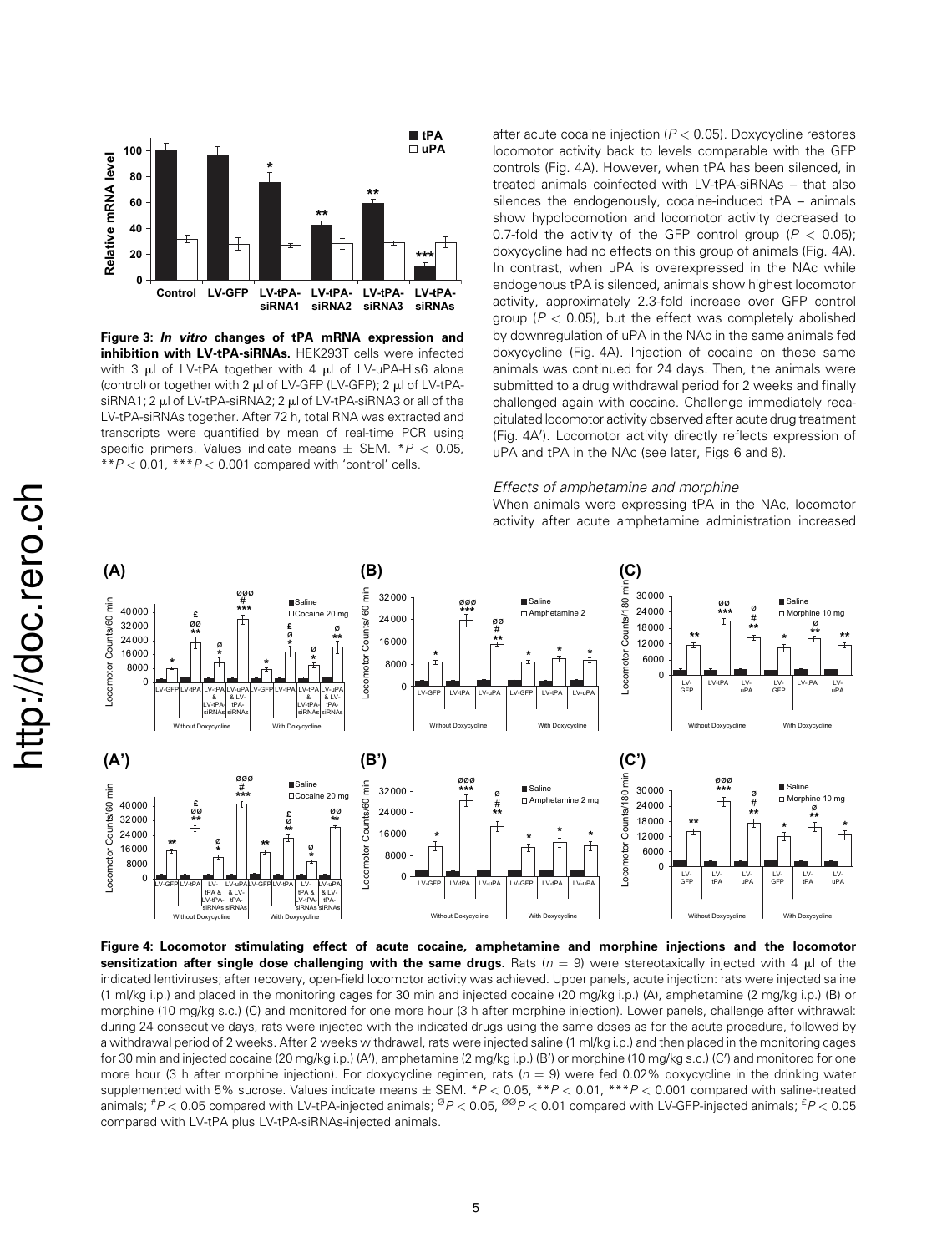4.0-fold, compared with GFP control animals, whereas animals expressing uPA in the NAc show only an approximately 2.2-fold increase in locomotor activity over the GFP control group (Fig. 4B,  $P < 0.01$  and 0.05, respectively). Similarly, acute morphine administration induced highest locomotor activity in tPA-treated animals (1.8-fold increase compared with GFP control animals,  $P < 0.01$ ) over uPA-treated animals (1.3-fold increase compared with GFP control animals,  $P <$ 0.05), in sharp contrast to observations made with cocaine administration (Fig. 4C). As above, drug administration on these same animals was continued for 24 days, and then the animals were submitted to a drug withdrawal period for 2 weeks and finally challenged again with the drugs. Challenge immediately recapitulated locomotor activity observed after acute drug treatment (Fig. 4B', C').

# Drug sensitization and effects of gene expression

In another experiment (Figs 5 and 6), animals were fed without doxycycline for 10 days, then with doxycycline for 7 days and then again without doxycycline for another 7 days. Drugs were injected daily during these three sessions. Finally, drug was withdrawn for 15 days. At the end of that withdrawal period animals were challenged with a single injection of drug.

Under these conditions, animals show sensitization toward cocaine, which markedly affects locomotor activity (Fig. 5). When uPA is overexpressed in the NAc in presence of LVtPA-siRNAs – that also silence expression of endogenous tPA under cocaine stimulation – locomotor activity is highest, approximately 10- to 11-fold higher than saline control animals (Fig. 5A'). Under these conditions, tPA-treated animals show lower locomotor activity, approximately 7.5-fold higher than saline controls (days 1–10). In all cases, suppressing tPA or uPA expression in the NAc by doxycycline would suppress the locomotor activity almost down to levels of the control GFP animals (days 11–17), whereas doxycycline removal – reinducing tPA or uPA expression in the NAc – reinstates the initially observed behavioral effects of the animals (days 18– 24). Previous studies have shown that doxycycline suppresses uPA mRNA expression and affects uPA protein expression within 24 h, whereas removal of doxycycline reexpresses uPA mRNA and restores protein expression after 24 h (Bahi et al. 2004a). Animals treated with LV-tPAsiRNAs, – enabling silencing of both endogenous and ectopic tPA – co-injected either with LV-tPA or with LV-uPA showed little sensitization toward cocaine and their behaviors were similar to GFP controls (Fig. 5A').

Amphetamine-treated animals show a sharp drug-induced sensitization. Locomotor activity is markedly stronger when tPA is overexpressed compared with uPA (Fig. 5C'). Tissuetype plasminogen activator induces a 10- to 12-fold increase in locomotor activity, uPA a six- to eightfold, compared with saline treatment. Both effects are doxycycline regulatable in a reversible fashion (Fig. 5B'). In contrast tPA- or uPA-treated animals show no sensitization when administered morphine under chronic paradigm, whether tPA or uPA is overexpressed



Figure 5: Locomotor stimulating effect of repeated cocaine, amphetamine and morphine injections. Rats ( $n = 9$ ) were stereotaxically injected with 4  $\mu$  of the indicated lentiviruses; after recovery, open-field locomotor activity was achieved. Upper panels, effects of saline. Rats were daily injected saline for 24 days (1 ml/kg i.p.) (A, B and C) and placed in the monitoring cages for 30 min. Lower panels, effects of drugs. About 30 min after saline injections, animals were injected either cocaine (20 mg/kg i.p.) (A'), amphetamine (2 mg/kg i.p.) (B') or morphine (10 mg/kg s.c.) (C') and monitored for one more hour (3 h after morphine injection). Injections were repeated daily. From days 1 to 10, each group of animals was fed water supplemented with 5% sucrose. The same animals were then switched for 7 days to 0.02% doxycycline regimen in the drinking water supplemented with 5% sucrose (from days 11 to 17). Thereafter, animals were switched back to doxycycline-free water for the last 7 days (from days 18 to 24). Values indicate means  $\pm$  SEM. Error bars have been omitted from the points for the sake of clarity.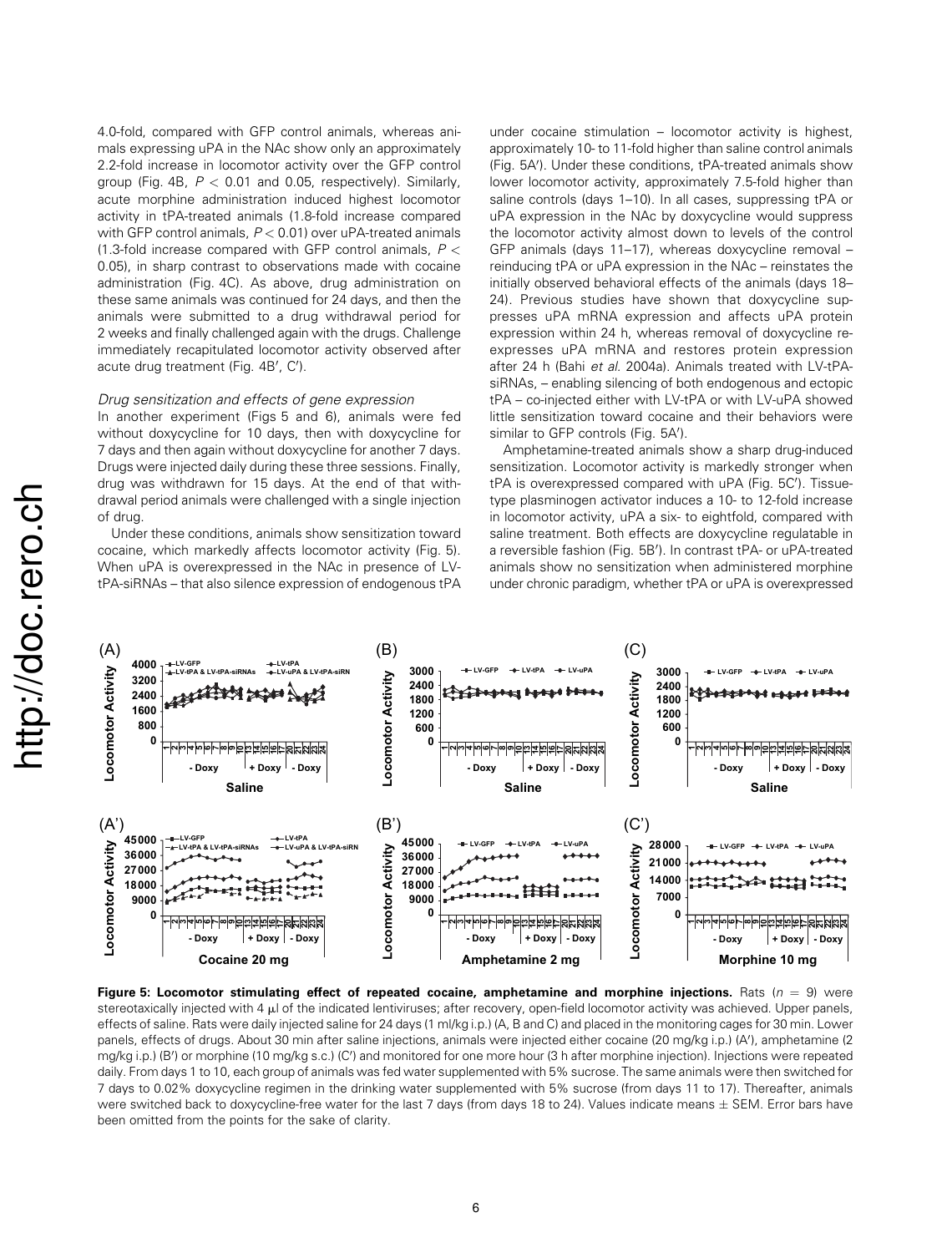or whether the exogenous protease is downregulated with doxycycline (Fig. 5C').

## Behavioral effects and gene expression

The NAcs of treated animals were dissected out at the end of series of behavioral measurements and mRNA levels were measured relative to GAPDH. Observed locomotor effects fully correlate with the levels of tPA and uPA mRNA expressed in the different conditions (Fig. 6).

Cocaine administration. Animals treated with tPA showed 2.2-fold higher tPA mRNA expression (compared with GFP control animals,  $P < 0.05$ ) in acutely injected animals and the ratio remained the same after the challenge (Fig.  $6A$ , A"). Note, however that the level of endogenous tPA increased approximately 1.6-fold under these conditions, from approximately 5.0 in acutely treated GFP animals to approximately 7.8 after challenge, reflecting cocaine-mediated induction of endogenous tPA (Fig. 6A, A"). Animals treated with LV-tPAsiRNAs did not reflect this increase in endogenous tPA upon



Figure 6: mRNA expression changes of tPA and uPA after repeated cocaine, amphetamine and morphine injections. Rats ( $n=9$ ) were stereotaxically injected with 4  $\mu$ l of the indicated lentiviruses. The NAcs of treated animals were dissected out at the end of series of behavioral measurements and mRNA levels were measured relative to GAPDH. Animals were daily (for 24 days) injected saline (1 ml/kg i.p.), placed in the monitoring cages for 60 min and injected cocaine (20 mg/kg i.p.) (A, A' and A"), amphetamine (2 mg/kg i.p.) (B and B') or morphine (10 mg/kg s.c.) (C and C'>) and monitored. Upper panels (A, B and C): after 10 days some animals were killed, the NAc was dissected out and mRNA prepared for quantitative real-time PCR. Middle panels (A', B' and C'): animals were daily (for 24 days) injected drugs as above. From days 1 to 10, each group of animals was fed water supplemented with 5% sucrose. Then, animals were switched to 0.02% doxycycline regimen in the drinking water supplemented with 5% sucrose for 7 days (from days 11 to 17) and then animals were killed, the NAc was dissected out and mRNA prepared for quantitative real-time PCR. Lower panel (A", left): animals were daily (for 24 days) injected drugs as above. From days 1 to 10, each group of animals was fed water supplemented with 5% sucrose; then, animals were switched to 0.02% doxycycline regimen in the drinking water supplemented with 5% sucrose for 7 days. After that period, doxycycline was removed and animals were further injected cocaine for 7 more days and then submitted to a drug withdrawal period for 2 weeks and finally challenged again with cocaine (20 mg/kg), and killed. The NAc was dissected out and mRNA prepared for quantitative real-time PCR.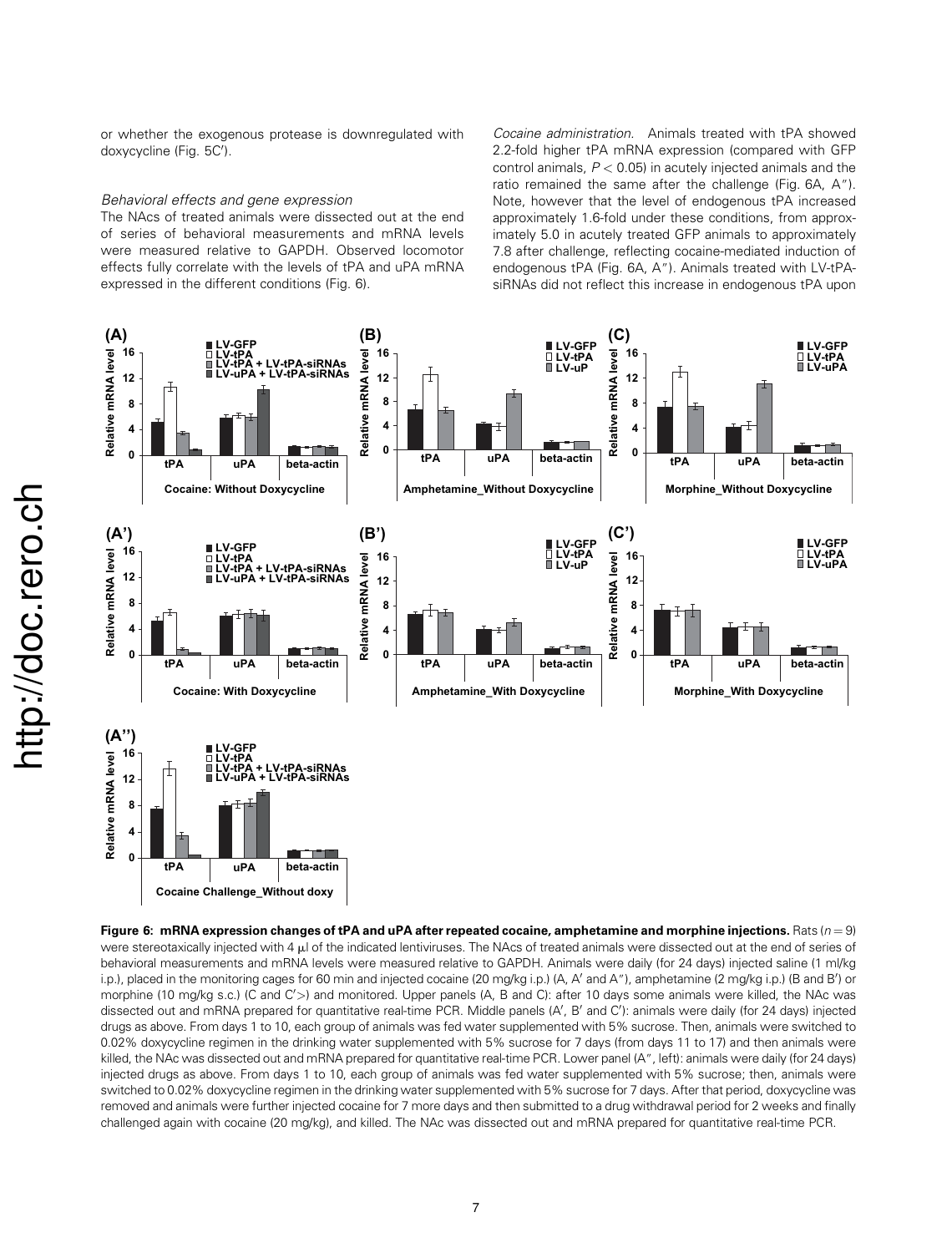cocaine injection (Fig. 6A, A"). Animals treated with uPA showed 1.8-fold higher uPA mRNA expression (compared with uPA in the GFP control group,  $P < 0.05$ ) in acutely injected animals (Fig. 6A); this was downregulated to basal level by doxycycline (Fig. 6A'). In all groups, uPA was induced upon cocaine delivery and its endogenous expression in the GFP control group increased from approximately 5.5 after acute injection up to approximately 7.5 after challenge ( $P <$ 0.05). Nevertheless, uPA induction in uPA-treated group after challenge was only 1.3-fold higher than in the GFP group,  $P <$  $0.05$  (Fig.  $6A$ ").

Amphetamine and morphine administration. Animals treated with tPA showed 1.8- and 1.9-fold increase in tPA mRNA expression (compared with tPA expression in control groups,  $P < 0.05$ ), after acute administration of amphetamine or morphine, respectively (Fig. 6B, C), whereas in uPA-treated animals the levels of expression were identical to those found in GFP control groups. By contrast, uPA levels of expression after acute amphetamine or morphine administration were identical to levels found in the GFP control groups but were induced 2.5- and 1.9-fold, respectively, in the LV-uPA-treated animals (Fig. 6B, C,  $P < 0.05$ ). In all cases, doxycycline downregulated tPA or uPA expression back to levels similar to those of the control GFP groups (Fig 6B', C').

#### Gene expression and place preference

Conditioned place preference was measured on animals infected with the different lentiviruses in the NAc. Animals expressing tPA show a 2.1-fold increase in place preference for cocaine (20 mg/kg; Fig. 7A,  $P < 0.05$ ). Silencing tPA in the NAc suppressed place preference under these conditions (Fig. 7A). Nevertheless, the observed effects were even much higher with uPA-treated animals, which showed a 3.6-fold increase in cocaine-induced place preference over GFP-treated control animals ( $P < 0.01$ ; Fig. 7A). Both amphetamine and morphine induced the opposite effects: injection of 2 mg/kg amphetamine in tPA-treated animals induced a 2.9fold increase in place preference over GFP-treated control animals, whereas in uPA-treated animals, amphetamine induced only a 1.9-fold increase in place preference over GFP-treated animals (Fig. 7B,  $P < 0.01$  and 0.05, respectively). Similarly, injection of 10 mg morphine induced a 3.5 fold increase in tPA-treated animals and only a 2.2-fold increase in uPA-treated animals compared with GFP-treated controls (Fig. 7C,  $P < 0.01$  and 0.05, respectively). Thus, tPA clearly induces stronger place preference than uPA when amphetamine or morphine is injected, whereas the reverse is observed with cocaine.

To determine whether the observed induction of locomotor activity and drug-induced place preference were correlated with tPA and uPA protein expression, immunohistochemistry was performed using specific His-tag antibodies (Fig. 8). The tPA and uPA proteins were detected in cells of the NAc from either cocaine-, amphetamine- and morphine-treated animals (Fig. 8). No signal was detected in the brain sections of animals co-injected with LV-tPA and LV-tPA-siRNAs following drug administration (Fig. 8D, E, F). However, immunohistochemistry showed that uPA immunoreactivity was highly positive when LV-uPA lentiviral vectors were co-injected with tPA-siRNAs-expressing vectors, supporting the idea that the siRNAs used in this study were highly specific for the knockdown of tPA transcripts and did not affect uPA expression (Fig. 8G, H, I).

To determine whether observed behavioral changes are related to protein expression only or whether the active form of the enzymes are required, the enzymatic activities of tPA and uPA have been determined by SDS–PAGE zymography from tissue extracts after repeated amphetamine and cocaine treatment. Overexpression of tPA and uPA results into enhanced enzymatic activity of these proteases in the NAc (Fig. 9) after repeated injections of cocaine and amphetamine. However, when gene expression of tPA and uPA was inhibited with specific siRNA-expressing lentiviral vectors, no enzymatic activity was observed. We observed also an inhibition of these enzymatic activity when animals were



Figure 7: Cocaine-, amphetamine- and morphine-induced place preference in tPA- and uPA-overexpressing animals after **stereotaxic injections.** Rats ( $n = 6$ ) were stereotaxically injected with 4  $\mu$  of the indicated lentiviruses; after recovery, drugs-induced place preference was achieved. Animals were conditioned using cocaine (20 mg/kg i.p.) (A), amphetamine (2 mg/kg i.p.) (B) or morphine (10 mg/kg s.c.) (C). After 3-day habituation, rats were conditioned using the indicated drugs during the fourth, sixth and eighth days and with saline during the fifth, seventh and ninth days. Rats were then tested for place preference in day 10 without any injection for 20 min. Values indicate means  $\pm$  SEM. \* $P < 0.05$ , \*\* $P < 0.01$  compared with LV-GFP-injected animals.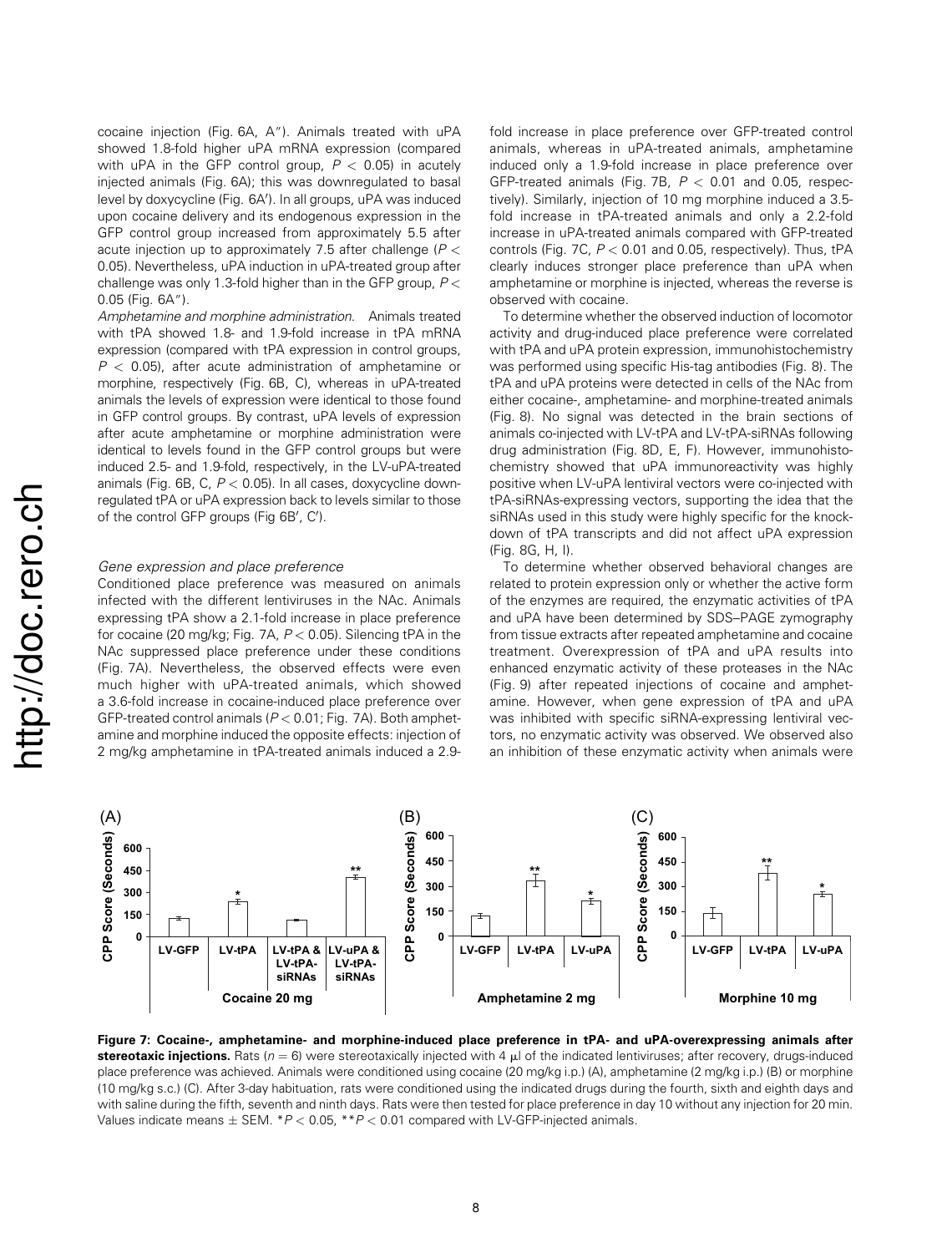

Figure 8: Plasminogen activators (tPA and uPA) immunohistochemistry at the site of stereotaxic injection of LV-tPA or LV-uPA in the NAc. Animals were killed at the end of the experiment; brains were dissected out and processed for immunohistochemistry (see Materials and methods for details). Magnification  $\times$  40. Rats were injected with LV-tPA (A, B and C); LV-tPA + LV-tPA-siRNAs (D, E and F) or LV-uPA + LV-tPA-siRNAs (G, H and I). Different groups of rats were treated with cocaine (A, D and G), amphetamine (B, E and H) or morphine (C, F and I).

injected with the mutated form of uPA 'uPA-Mut' where the active site of the protease had been destroyed by sitedirected mutagenesis (Bahi et al. 2004b). Inhibition was also detected when animals infected either with LV-uPA and LVtPA had been fed doxycycline (Fig. 9). This clearly shows that the enzymes are active under normal conditions and suggests that active forms of the enzymes are related to behavioral changes. Furthermore, to check tPA-induced enzymatic activity, animals were injected with LV-tPA together with LVuPA-siRNAs, but, as shown in Fig. 9, uPA-siRNAs, unlike tPAsiRNAs, did not block tPA activity.

# **Discussion**

Our data show that psychostimulants induce both tPA and uPA in acute and chronic delivery, but cocaine induces preferentially uPA, whereas amphetamine and morphine induce preferentially tPA. Consistent with these findings, animals overexpressing either tPA in the NAc show greater locomotor activity and behavioral sensitization upon morphine or amphetamine treatments, whereas uPA-overexpressing animals show higher activity upon cocaine treatment. These effects could be fully suppressed when tPA or uPA had been silenced or by suppressing ectopic enzyme expression. Furthermore, uPA-overexpressing animals show enhanced conditional place preference for cocaine compared with tPA- overexpressing animals. In contrast, tPA-overexpressing animals showed greater behavioral sensitization and locomotor activity when animals were administered amphetamine or morphine, compared with uPA-overexpressing animals and they showed greater preference for these drugs. Together these, data add further evidence for a significant function of extracellular proteases in addiction and clearly provide evidence for a differential role of plasminogen activators in this context. Clearly, uPA and tPA induce distinct behaviors, which may be interpreted according to their differential pattern of activation.

Plasminogen activators activate the conversion of plasminogen into plasmin, an active extracellular serine protease. The role of plasmin in brain plasticity has been described in development and also in the adult brain. Tissue-type plasminogen activator is involved in synaptic plasticity and remodeling directly by itself, or indirectly by converting plasminogen to plasmin. Tissue-type plasminogen activator is directly involved in long-term potentiation (LTP) by acting on NMDA receptors (Nicole et al. 2001; Shin et al. 2004) and it is induced as an immediate early gene upon stimulation of NMDA receptor (Qian et al. 1993). The tPA secreted in the extracellular space either functions in the extracellular matrix as a protease in synaptic plasticity (Baranes et al. 1998) or binds to its cell surface receptor LRP and activates synaptic potentiation via PKA (Zhuo et al. 2000). Furthermore, tPA is involved in the late phase of long-term potentiation (Baranes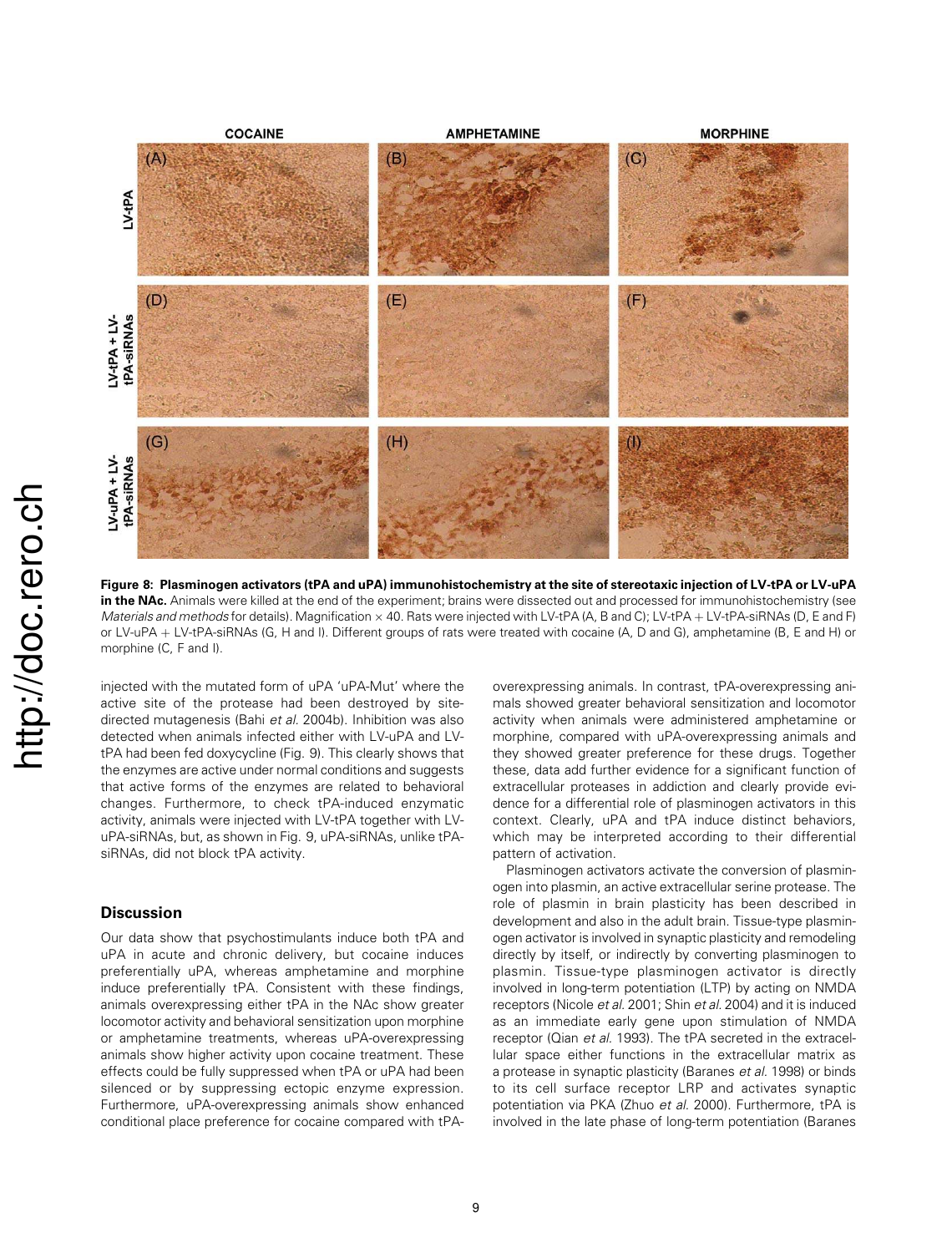

Figure 9: Enzymatic activity of plasminogen activators (tPA and uPA) in the rat brain after stereotaxic injection of LV-uPA (A) or LV-tPA (B) and repeated cocaine and amphetamine treatments measured with SDS–PAGE zymography. Samples were collected from the NAc regions and proteins were extracted as described in Material and methods. Note that uPA and tPA activities were increased both after cocaine and amphetamine treatments. The enzymatic activity was inhibited when LV-tPA-siRNAs, LV-uPA-siRNAs or LV-uPA-Mut was injected or when animals were fed doxycycline in the drinking water. Note that tPA activity was not inhibited with LVuPA-siRNAs indicating that siRNAs-expressing lentiviruses are highly specific.

et al. 1998; Frey et al. 1996), learning and memory (Calabresi et al. 2000; Seeds et al. 1995), excitotoxic neurodegeneration (Siao et al. 2003; Tsirka et al. 1995), and regeneration or recovery from injury in the nervous system (Siconolfi & Seeds 2001). On the other hand, neurite outgrowth (Krystosek & Seeds 1981), cell migration (Moonen et al. 1982; Seeds et al. 1999) and tPA-induced amyloid-beta degradation (Melchor et al. 2003; Tucker et al. 2000) are mediated by plasmin. These findings indicate that tPA contributes to the regulation of numerous aspects of synaptic plasticity and remodeling. However, the role of uPA in these different paradigms has not yet been fully described. Furthermore, it is unclear whether the involvement in plasticity of uPA is dependent on plasminrelated modification of extracellular matrix proteins, like tPA.

Exposure to amphetamine produces a long-lasting increase in the length of dendrites and the number of branched spines on medium spiny neurons (Koob & Nestler 1997; Robinson & Kolb 1997). Morphine increases dopaminergic neurotransmission in the NAc via the activation of dopamine cells in the VTA, an area that possesses a high density of m-opioid receptors. This activation results mainly from the disinhibition of inhibitory GABAergic interneurons in the VTA (Bonci & Williams 1997; Johnson & North 1992). Because synaptic plasticity is strongly activated by psychostimulants and may be a cause for long-term adaptive changes, it is reasonable to assume that active plasmin plays a central function in addiction. Indeed, the tPA–plasmin system plays an important role in the rewarding and locomotor-stimulating effects of morphine by regulating morphine-induced dopamine release in the NAc (Nagai et al. 2004). Morphine treatment increases not only tPA in the NAc but also inhibitor-1 of plasminogen activator (PAI-1), a serine protease inhibitor that regulates plasminogen activation (Nagai et al. 2005a). Similarly, repeated methamphetamine treatment induces tPA expression in the frontal cortex, NAc, striatum and hippocampus, whereas single methamphetamine treatment does not affect tPA expression. In respect to cocaine, tPA knockout mice show cocaine-induced locomotor activity at lower doses than wild-type control mice and a greater degree of cocaineinduced locomotor activity following repeated administration (Ripley et al. 1999). Nevertheless, tPA knockout mice did not show facilitation of acquisition of cocaine self-administration, whereas the effects of behavioral sensitization in tPA knockout mice were reversed by microinjections of exogenous tPA into the NAc (Ripley et al. 1999).

Our study show that uPA and tPA respond very differently to psychostimulants. In agreement with findings by Nagai et al. (2004, 2005b), we found that tPA overexpression enhances amphetamine and morphine behavioral sensitization. With cocaine, however, according to Ripley et al. (1999), tPA knockout mice are not sensitized when tPA is absent and, if recombinant tPA is given back, they show a conditioned place preference score almost identical to wild-type mice; furthermore, at low doses of cocaine, tPA knockout mice showed enhanced locomotor activity when compared with their wild-type littermates and show increased behavioral sensitization than wild type (Ripley et al. 1999). Therefore, one would reasonably assume that if these mice were injected with our LV-tPA, they would show less locomotor activity to cocaine and less behavioral sensitization, which is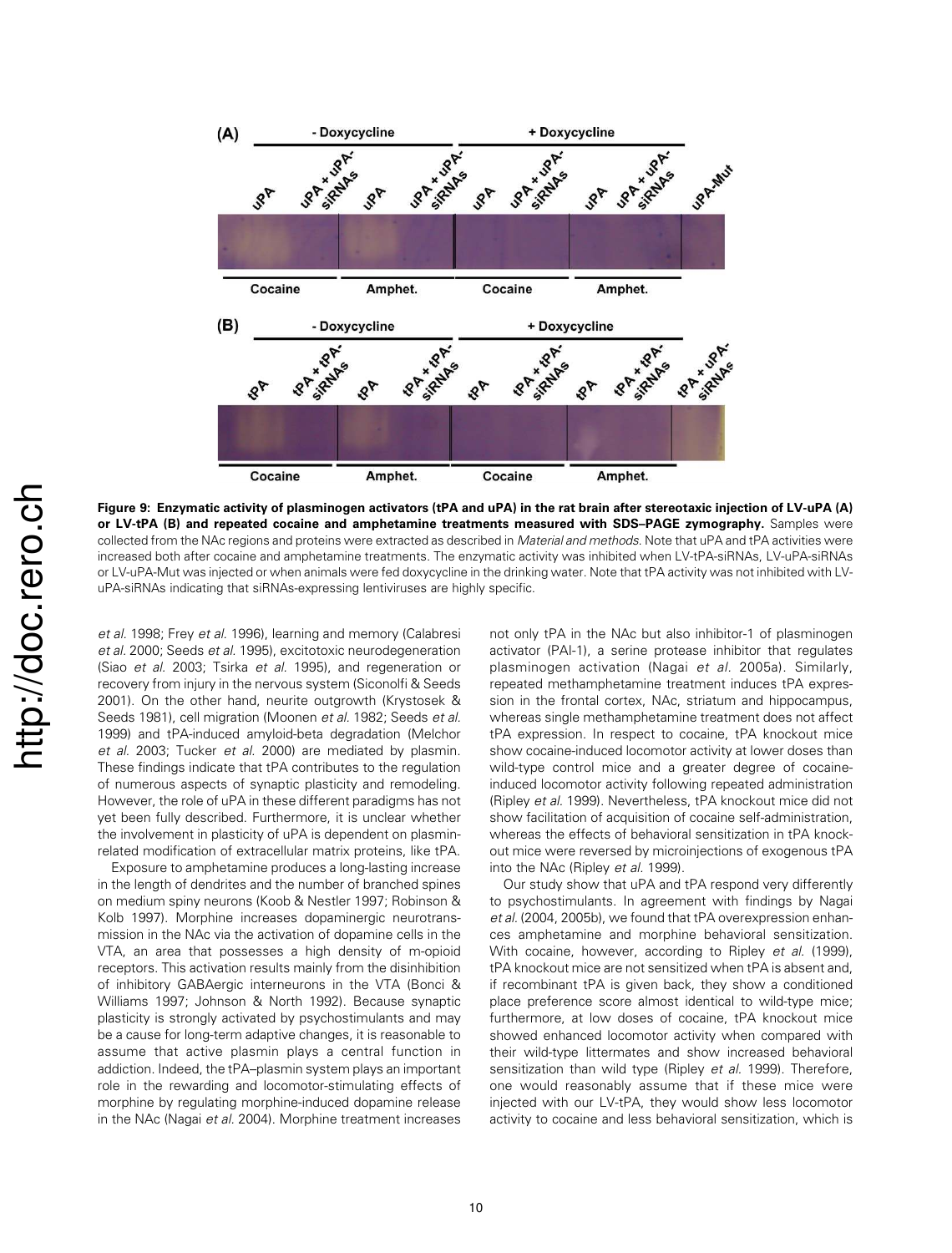strikingly in contrast to our observations. Nevertheless, developmental compensatory mechanisms cannot be excluded in these processes and it is possible that uPA or other matrix proteases can take over the function of tPA in tPA knockout mice. Rescue experiments are planed with these mice to settle this controversy.

On the other hand, the gene encoding tPA is regulated in a cell-type-specific manner by a complex array of transcription factors that include Sp-1, AP-2, tPACRE and CREB (Costa et al. 2004). The specific roles of these transcription factors in addiction remain to be described in more details to better characterize the regulation of plasminogen activators in this paradigm. Changes in tPA (and uPA) mRNA expression in the brain reward pathway after repeated drug treatments may be due at least in part to the alteration in the ratios of these transcription factors. It is well established that CREB levels are changed in the NAc after chronic drug treatments (Widnell et al. 1996).

The tPA– and uPA–plasmin systems degrade several extracellular matrix proteins (Schnaper 1995), including laminin (Goldfinger et al. 2000). Laminin in the synaptic cleft localizes calcium channels to the sites of active zones (Sunderland et al. 2000) and may induce significant increase in calcium levels (Bixby et al. 1994). Accordingly, it is possible that psychostimulant-mediated induction of the tPA–plasmin system may result in a malfunction of calcium channel activity, leading to the reduction of dopamine release, because the tPA–plasmin system is involved in the regulation of dopamine release in the NAc (Ito et al. 2006). Activation of the tPA–plasmin system stimulates protease-activated receptor-1 (PAR1; Kuliopulos et al. 1999), which in turn increases intracellular calcium mobilization, leading to a potentiation of depolarization-evoked dopamine release in the NAc (Dery et al. 1998). Microinjection of either tPA or plasmin significantly potentiates dopamine release without affecting basal dopamine levels (Ito et al. 2006). Dopamine release in the NAc was markedly diminished in tPA knockout mice compared with wild type, whereas microinjections of either exogenous tPA or plasmin into the NAc of tPA knockout mice restored dopamine release as observed in wild-type mice (Ito et al. 2006). Furthermore, microinjection of a PAR1 antagonist, [tyr(-1)] thrombin receptor activating peptide 7, into the NAc significantly reduced morphine-induced dopamine release in the NAc and hyperlocomotion although the treatment had no effect on basal dopamine release and spontaneous locomotor activity, suggesting that PAR1 is a target for the tPA– plasmin system in the regulation of acute morphine-induced dopamine release in the NAc (Ito et al. 2007).

Another pathway is also very relevant to drug-mediated tPA and uPA expression. It has been shown that plasmin converts the precursor pro-brain-derived neurotrophic factor (BDNF) to mature BDNF in vitro and that this conversion is critical for the expression of late-phase LTP in the mouse hippocampus (Pang et al. 2004). Most of BDNF secreted by neurons appears to be in the precursor form and the secretion of pro-BDNF is activity dependent (Chen et al. 2004). Brainderived neurotrophic factor is released upon neuronal depolarization and triggers rapid intracellular signaling and action potentials in neurons (Poo 2001), because BDNF promotes the depolarization-evoked release of dopamine from mesencephalic neurons (Blochl & Sirrenberg 1996). Therefore, the tPA– and uPA–plasmin system, through the maturation of BDNF, may regulate BDNF-mediated depolarization-evoked dopamine release. Potentiation of excitatory synapses triggers the release of glutamate, followed by evoked expression of BDNF, which stimulates the expression and activation of the proteolytic activity of plasminogen activators, tPA and uPA. Either directly or indirectly via plasmin formation, this system may act to cleave extracellular matrix molecules or cell adhesion molecules, allowing structural changes associated with neuronal development or synaptic plasticity. Thus, the neurotrophic activity by BDNF may manipulate longlasting structural plasticity through tPA. It is well established that BDNF, administered directly into the VTA or NAc, causes a profound increase in cocaine-induced locomotor activity and in cocaine reward in several behavioral paradigms (Hall et al. 2003; Horger et al. 1999).

Our study shows that uPA and tPA respond very differently to psychostimulants. We found that tPA overexpression enhances cocaine, amphetamine and morphine behavioral sensitization, which is in agreement with findings by Nagai et al. (2004, 2005b) concerning amphetamine and morphine in tPA knockout mice. According to their data, tPA knockout mice are not sensitized when tPA is absent, but if recombinant tPA is given back, they show a conditioned place preference score almost identical to wild-type mice.

Furthermore, our data suggest that the active forms of the enzymes are required for drug sensitization. Nevertheless additional studies, using dominant inactive constructs will be needed. As a matter of fact, both the active and the inactive forms of uPA may bind to its receptor uPAR and the complexes may activate cellular transduction and intracellular cytoskeletal arrangement. Similarly, the inactive and the active forms of tPA bind different extracellular matrix molecules. In addition, uPA appears to have protein-binding characters different from tPA, because tPA but not uPA binds fibrin.

Our findings raise several questions that cannot be fully answered yet. Further studies will be required to determine at which stage of addiction the genes are involved and whether they are involved in the acquisition/learning phase or in the expression/retrieval phase of drug preference. In addition, psychostimulants induce a large cluster of gene expression changes in the mesolimbic pathway. It is therefore well possible that the observed differential behaviors may be correlated with drug-mediated coexpression of several other specific partners, either of uPA or of tPA, for example, uPAR, PAI-1, PAI-2, PAR1, and so forth, besides components of several intracellular signal transduction cascades. The identification of these partners will be important for elucidation of the different mechanisms. Nevertheless, the observed differences may be of pharmacological relevance. We have shown that inhibition of uPA by B428, a highly specific uPA inhibitor, fully blocks cocaine-mediated locomotor activity (Bahi et al. 2006). A similar tPA-specific inhibitor would be highly useful to prevent amphetamine and morphine reward. Therefore, this study opens new paths to better understanding the molecular basis of addiction and possibly toward its treatment.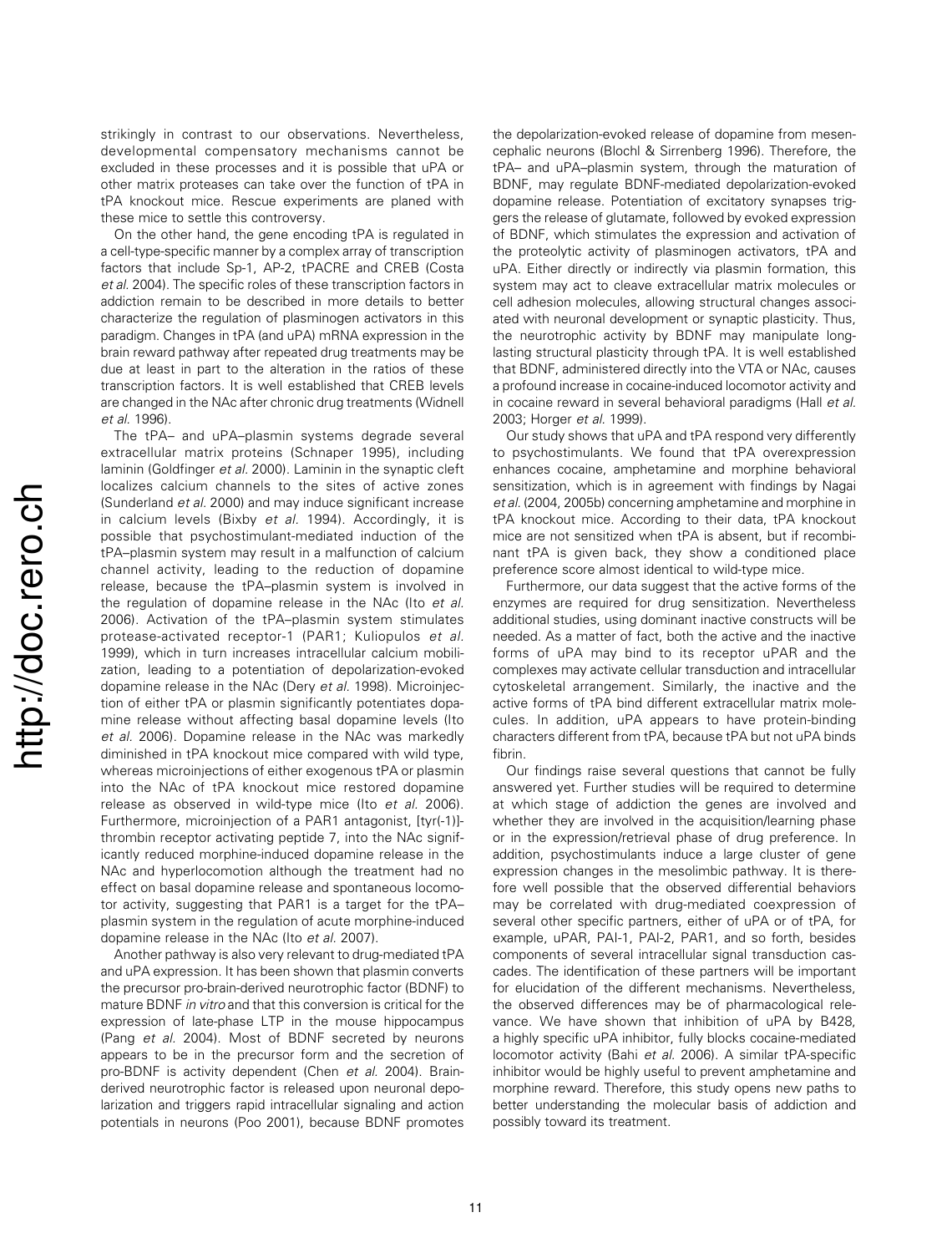We found that tPA and uPA expression is not much affected by a single injection of cocaine but is highly induced after multiple injections. Behavioral sensitization in turn results from multiple molecular changes and structural synaptic adaptations, affecting dendritic length and spine density. We propose that plasminogen activators may play an important role in these structural adaptations, in view of their effects on extracellular matrix degradation (plasmin, laminin) and on metalloproteases activation at the surface of the neurons. Thus, tPA and uPA will induce long-lasting effects, affecting structural changes leading to synaptic plasticity and therefore to drug dependence.

## References

- Bahi, A. & Dreyer, J.L. (2005) Cocaine-induced expression changes of axon guidance molecules in the adult rat brain. Mol Cell Neurosci 28, 275–291.
- Bahi, A., Boyer, F., Gumy, C., Kafri, T. & Dreyer, J.L. (2004a) In vivo gene delivery of urokinase-type plasminogen activator with regulatable lentivirus induces behavioural changes in chronic cocaine administration. Eur J Neurosci 20, 3473-3488.
- Bahi, A., Boyer, F., Kafri, T. & Dreyer, J.L. (2004b) CD81-induced behavioural changes during chronic cocaine administration: in vivo gene delivery with regulatable lentivirus. Eur J Neurosci 19, 1621–1633.
- Bahi, A., Boyer, F., Bussard, G. & Dreyer, J.L. (2005a) Silencing dopamine D3-receptors in the nucleus accumbens shell in vivo induces changes in cocaine-induced hyperlocomotion. Eur J Neurosci 2112, 3415–3426.
- Bahi, A., Boyer, F., Kolira, M. & Dreyer, J.L. (2005b) In vivo gene silencing of CD81 by lentiviral expression of small interference RNAs suppresses cocaine-induced behaviour. J Neurochem 92, 1243–1255.
- Bahi, A., Boyer, F., Kafri, T. & Dreyer, J.L. (2006) Silencing urokinase in the ventral tegmental area in vivo induces changes in cocaineinduced hyperlocomotion. J Neurochem 98, 1619–1631.
- Baranes, D., Lederfein, D., Huang, Y.Y., Chen, M., Bailey, C.H. & Kandel, E.R. (1998) Tissue plasminogen activator contributes to the late phase of LTP and to synaptic growth in the hippocampal mossy fiber pathway. Neuron 21, 813-825.
- Bixby, J.L., Grunwald, G.B. & Bookman, R.J. (1994) Calcium influx and neurite growth in response to purified N-cadherin and laminin. J Cell Biol 127, 1461–1475.
- Blochl, A. & Sirrenberg, C. (1996) Neurotrophins stimulate the release of dopamine from rat mesencephalic neurons via Trk and p75Lntr receptors. J Biol Chem 271, 21100–21107.
- Bonci, A. & Williams, J.T. (1997) Increased probability of GABA release during withdrawal from morphine. J Neurosci 17, 796–803.
- Bu, G., Maksymovitch, E.A., Geuze, H. & Schwartz, A.L. (1994) Subcellular localization and endocytic function of low density lipoprotein receptor-related protein in human glioblastoma cells. J Biol Chem 269, 29874–29882.
- Calabresi, P., Napolitano, M., Centonze, D. et al. (2000) Tissue plasminogen activator controls multiple forms of synaptic plasticity and memory. Eur J Neurosci 12, 1002-1012.
- Chen, Z.Y., Patel, P.D., Sant, G., Meng, C.X., Teng, K.K., Hempstead, B.L. & Lee, F.S. (2004) Variant brain-derived neurotrophic factor (BDNF) (Met66) alters the intracellular trafficking and activitydependent secretion of wild-type BDNF in neurosecretory cells and cortical neurons. J Neurosci 24, 4401–4411.
- Costa, M., Shen, Y., Maurer, F. & Medcalf, R.L. (1998) Transcriptional regulation of the tissue-type plasminogen-activator gene in human endothelial cells: identification of nuclear factors that recognise functional elements in the tissue-type plasminogen-activator gene promoter. Eur J Biochem 258, 123-131.
- Davies, B.J., Pickard, B.S., Steel, M., Morris, R.G. & Lathe, R. (1998) Serine proteases in rodent hippocampus. J Biol Chem 273, 23004–23011.
- Dery, O., Corvera, C.U., Steinhoff, M. & Bunnett, N.W. (1998) Proteinase-activated receptors: novel mechanisms of signaling by serine proteases. Am J Physiol 274, C1429-C1452
- Frey, U., Muller, M. & Kuhl, D.A. (1996) Different form of long-lasting potentiation revealed in tissue plasminogen activator mutant mice. J Neurosci **16**, 2057–2063.
- Goldfinger, L.E., Jiang, L., Hopkinson, S.B., Stack, M.S. & Jones, J.C. (2000) Spatial regulation and activity modulation of plasmin by high affinity binding to the G domain of the alpha-3 subunit of laminin-5. J Biol Chem 275, 34887–34893.
- Hall, F.S., Drgonova, J., Goeb, M. & Uhl, G.R. (2003) Reduced behavioral effects of cocaine in heterozygous brain-derived neurotrophic factor (BDNF) knockout mice. Neuropsychopharmacology 28, 1485–1490.
- Hayden, S.M. & Seeds, N.W. (1996) Modulated expression of plasminogen activator system components in cultured cells from dissociated mouse dorsal root ganglia. J Neurosci 16, 2307-2317.
- Horger, B.A., Iyasere, C.A., Berhow, M.T., Messer, C.J., Nestler, E.J. & Taylor, J.R. (1999) Enhancement of locomotor activity and conditioned reward to cocaine by brain-derived neurotrophic factor. J Neurosci 19, 4110–4122.
- Ito, M., Nagai, T., Kamei, H., Nakamichi, N., Nabeshima, T., Takuma, K. & Yamada, K. (2006) Involvement of tissue plasminogen activator-plasmin system in depolarization-evoked dopamine release in the nucleus accumbens of mice. Mol Pharmacol 70, 1720–1725.
- Ito, M., Nagai, T., Mizoguchi, H., Fukakusa, A., Nakanishi, Y., Kamei, H., Nabeshima, T., Takuma, K. & Yamada, K. (2007) Possible involvement of protease-activated receptor-1 in the regulation of morphine-induced dopamine release and hyperlocomotion by the tissue plasminogen activator-plasmin system. J Neurochem 101, 1392–1399.
- Jacovina, A.T., Zhong, F., Khazanova, E., Lev, E., Deora, A.B. & Hajjar, K.A. (2001) Neuritogenesis and the nerve growth factor-induced differentiation of PC-12 cells requires annexin II-mediated plasmin generation. J Biol Chem 276, 49350-49358.
- Johnson, S.W. & North, R.A. (1992) Opioids excite dopamine neurons by hyperpolarization of local interneurons. J Neurosci 12, 483–488.
- Koob, G.F. & Nestler, E.J. (1997) The neurobiology of drug addiction. J Neuropsychiat Clin Neurosci 9, 482-497.
- Kuliopulos, A., Covic, L., Seeley, S.K., Sheridan, P.J., Helin, J. & Costello, C.E. (1999) Plasmin desensitization of the PAR1 thrombin receptor: kinetics, sites of truncation, and implications for thrombolytic therapy. Biochemistry 38, 4572-4585.
- Krystosek, A. & Seeds, N.W. (1981) Plasminogen activator release at the neuronal growth cone. Science 213, 1532-1534
- Meiri, N., Masos, T., Rosenblum, K., Miskin, R. & Dudai, Y. (1994) Overexpression of urokinase-type plasminogen activator in transgenic mice is correlated with impaired learning. Proc Natl Acad Sci  $U S A 91, 3196 - 3200.$
- Melchor, J.P., Pawlak, R. & Strickland, S. (2003) The tissue plasminogen activator-plasminogen proteolytic cascade accelerates  $amyloid-B$  (Ab) degradation and inhibits Ab-induced neurodegeneration. J Neurosci 23, 8867-8871.
- Moonen, G., Grau-Wagemans, M.P. & Selak, I. (1982) Plasminogen activator-plasmin system and neuronal migration. Nature 298, 753–755.
- Nagai, T., Yamada, K., Yoshimura, M., Ishikawa, K., Miyamoto, Y., Hashimoto, K., Noda, Y., Nitta, A. & Nabeshima, T. (2004) The tissue plasminogen activator-plasmin system participates in the rewarding effect of morphine by regulating dopamine release. Proc Natl Acad Sci U S A 101, 3650–3655.
- Nagai, T., Kamei, H., Ito, M., Hashimoto, K., Takuma, K., Nabeshima, T. & Yamada, K. (2005a) Modification by the tissue plasminogen activator–plasmin system of morphine-induced dopamine release and hyperlocomotion, but not anti-nociceptive effect in mice. J Neurochem 93, 1272–1279.
- Nagai, T., Noda, Y., Ishikawa, K., Miyamoto, Y., Yoshimura, M., Ito, M., Takayanagi, M., Takuma, K., Yamada, K. & Nabeshima, T. (2005b) The role of tissue plasminogen activator in methamphetamine related reward and sensitization. J Neurochem 92, 660-667.
- Nakagami, Y., Abe, K., Nishiyama, N. & Matsuki, N. (2000) Laminin degradation by plasmin regulates long-term potentiation. J Neurosci 20, 2003–2010.